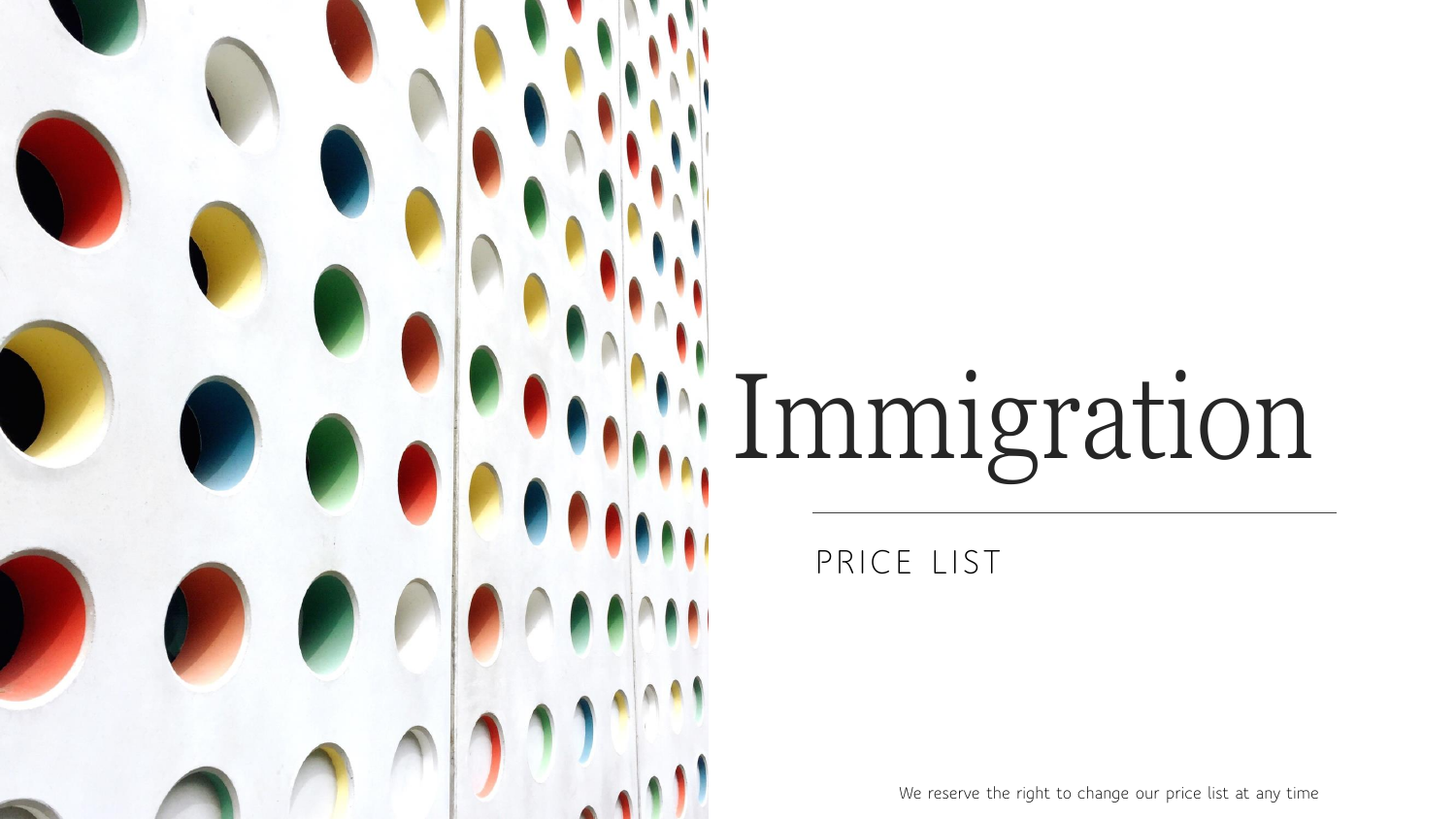## Immigration

This fee scale details our fees for most of our immigration advice and services that we regulated to provide to our clients

We charge on a fixed fee basis. However, should you wish to withdraw instructions part way through your immigration case we reserve the right to charge for work undertaken and calculated on my hourly rate of £201 per hour.

Please note that our firm is not VAT registered. Therefore VAT @ 20% will not be added to the fees outlined below.

Discounts may be available depending on circumstances and at our discretion.